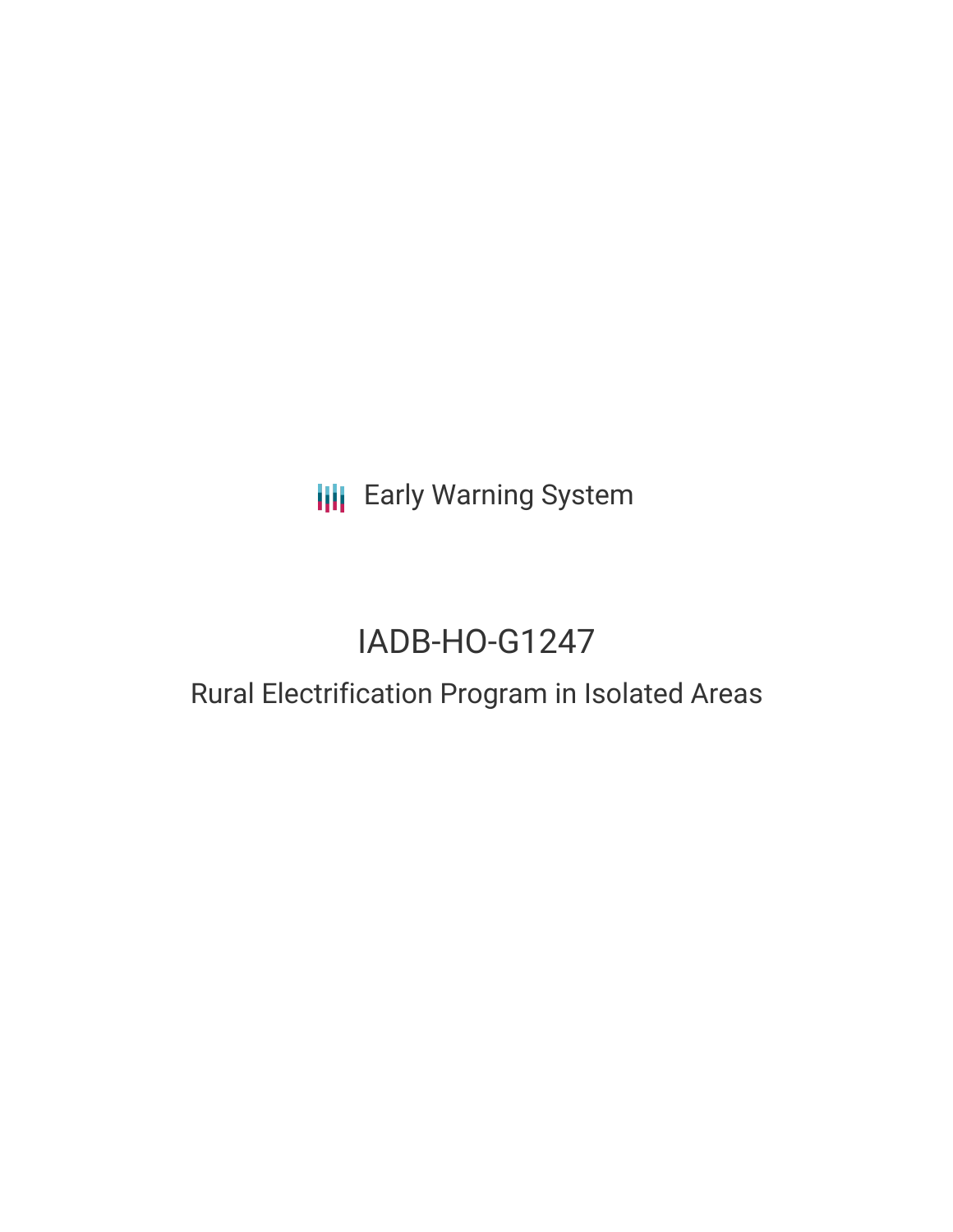

#### **Quick Facts**

| <b>Countries</b>              | Honduras                                             |
|-------------------------------|------------------------------------------------------|
| <b>Specific Location</b>      | Brus Laguna, Guanaja, El Corpus, Concepción de María |
| <b>Financial Institutions</b> | Inter-American Development Bank (IADB)               |
| <b>Status</b>                 | Proposed                                             |
| <b>Bank Risk Rating</b>       | А                                                    |
| <b>Borrower</b>               | Empresa Nacional de Energía Eléctrica (ENEE)         |
| <b>Sectors</b>                | Energy                                               |
| <b>Investment Type(s)</b>     | Grant                                                |
| <b>Grant Amount (USD)</b>     | $$6.40$ million                                      |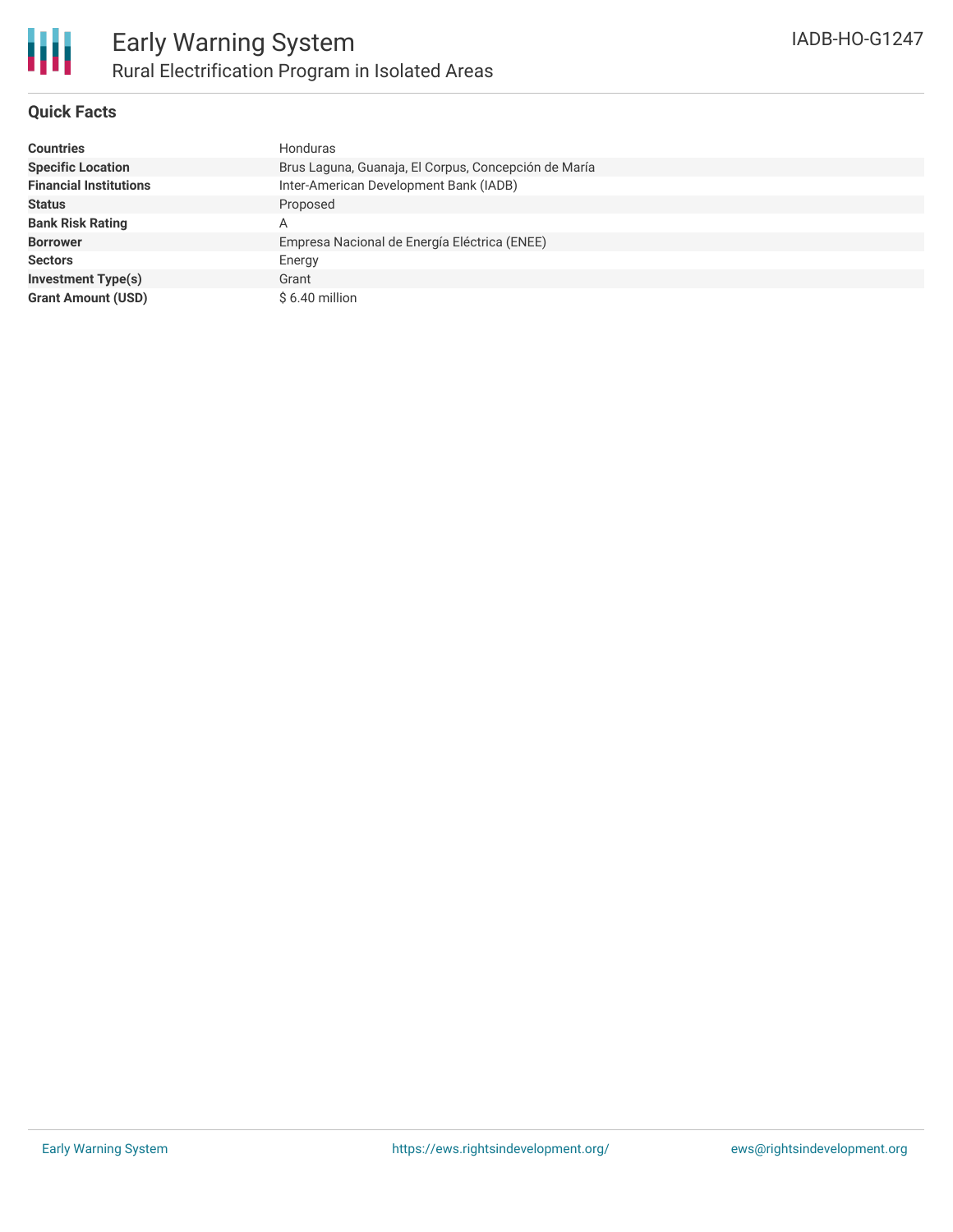#### **Project Description**

The overall objective of the program is to support the development of the rural areas of the country, mainly coastal and island, through the implementation of decentralized and micro-grid renewable energy generation projects. The specific objectives are: (i) to provide access to electricity to those populations that do not have the service; (Ii) to reduce the cost of electricity to those populations that have electricity supply based on micro-grids with diesel generation; and (iii) to develop institutional capacity of the sector for the design, construction, operation and maintenance of these projects.

#### IDB: ENERGY-RURAL ELECTRIFICATION

The overall objective of the program is to support the development of the rural areas of the country, mainly coastal and island, through the implementation of decentralized and micro-grid renewable energy generation projects. The specific objectives are: (i) to provide access to electricity to those populations that do not have the service; (Ii) to reduce the cost of electricity to those populations that have electricity supply based on micro-grids with diesel generation; and (iii) to develop institutional capacity of the sector for the design, construction, operation and maintenance of these projects.

IDB is also funding ENEE through Project 3103/BL-HO (Connection to MER) and 3435/BL-HO (Rio Lindo Hydro Complex).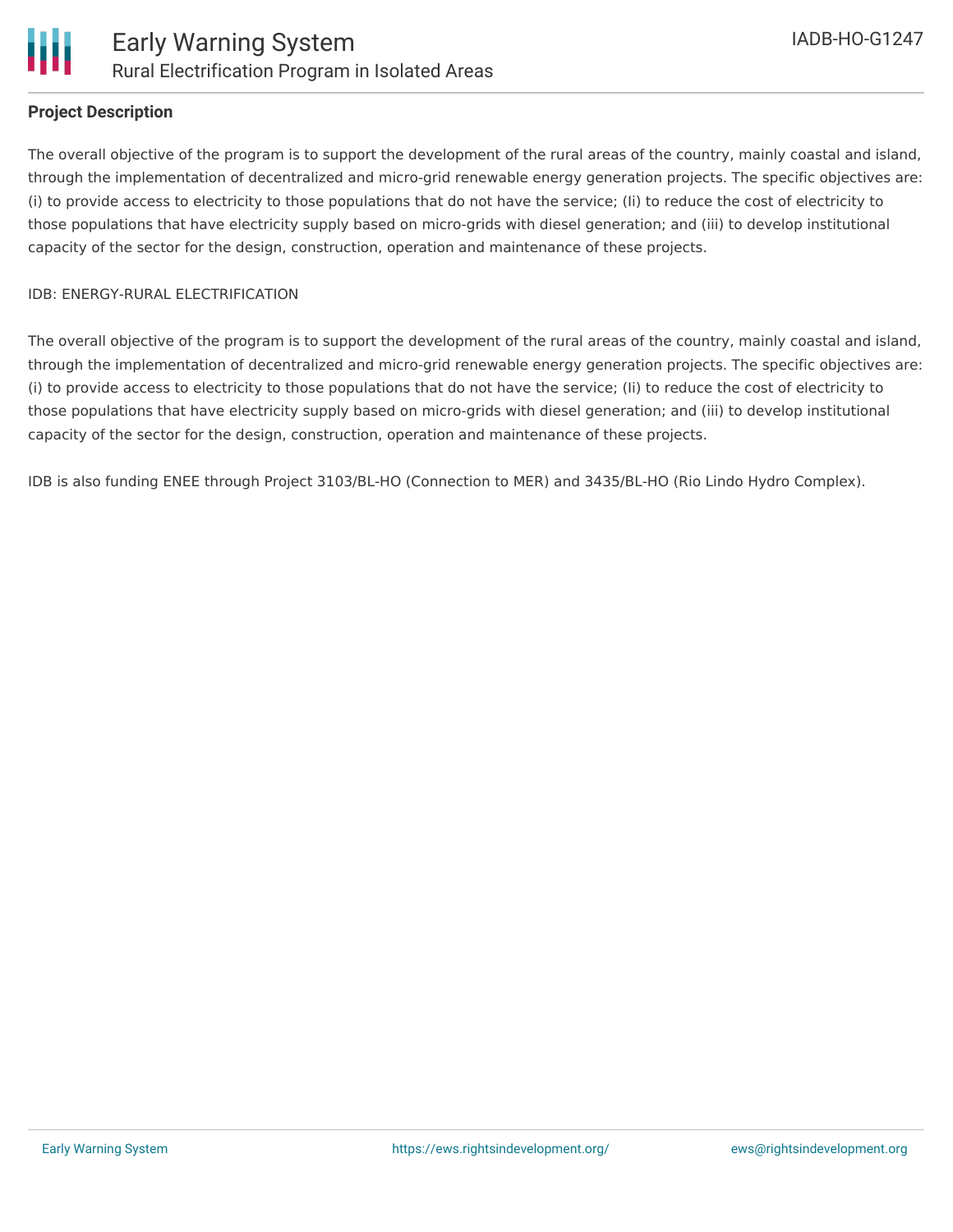

#### **Investment Description**

• Inter-American Development Bank (IADB)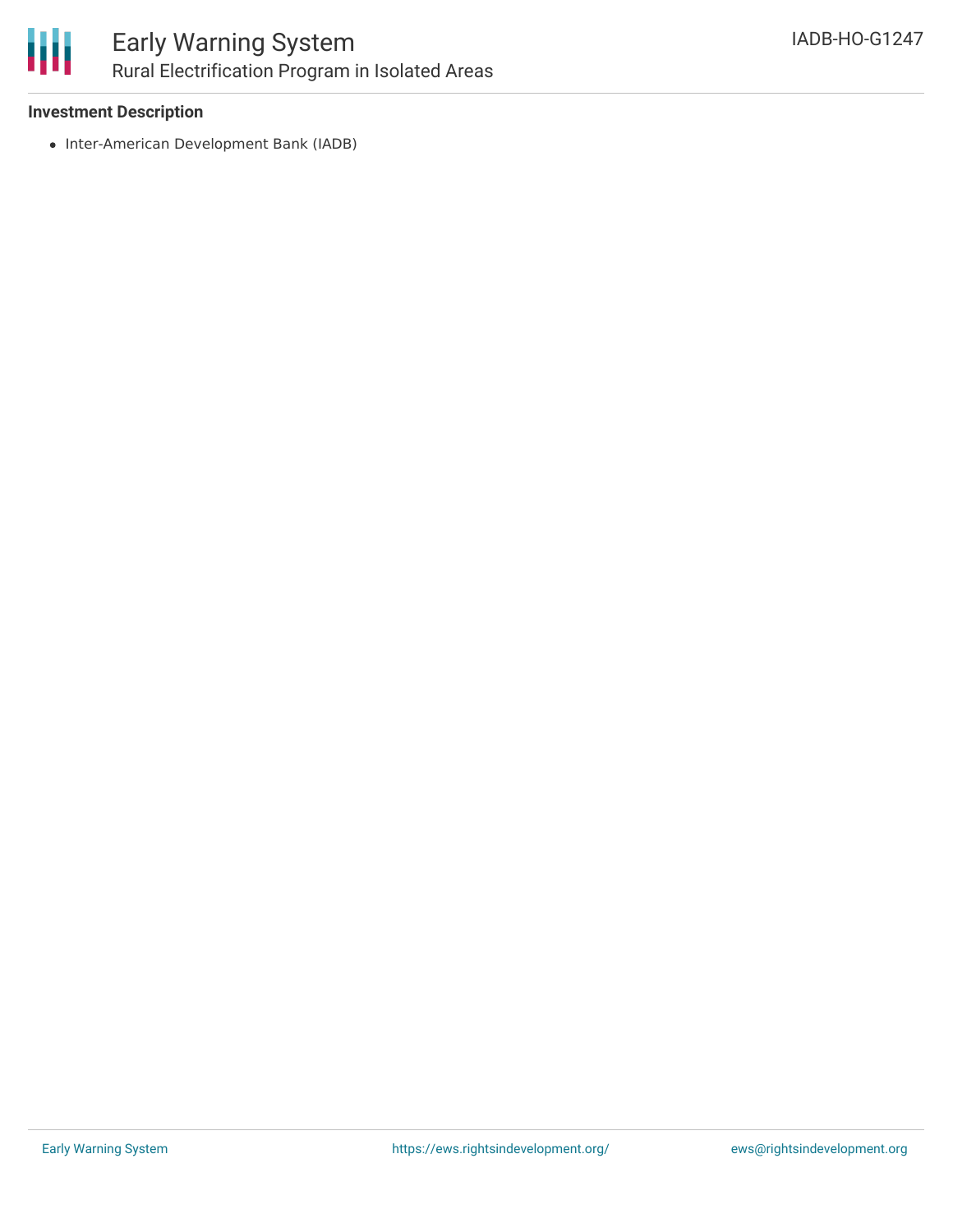

#### **Contact Information**

ACCOUNTABILITY MECHANISM OF IADB

The Independent Consultation and Investigation Mechanism (MICI) is the independent complaint mechanism and fact-finding body for people who have been or are likely to be adversely affected by an Inter-American Development Bank (IDB) or Inter-American Investment Corporation (IIC)-funded project. If you submit a complaint to MICI, they may assist you in addressing the problems you raised through a dispute-resolution process with those implementing the project and/or through an investigation to assess whether the IDB or IIC is following its own policies for preventing or mitigating harm to people or the environment. You can submit a complaint by sending an email to MICI@iadb.org. You can learn more about the MICI and how to file a complaint at http://www.iadb.org/en/mici/mici,1752.html (in English) or http://www.iadb.org/es/mici/mici,1752.html (Spanish).